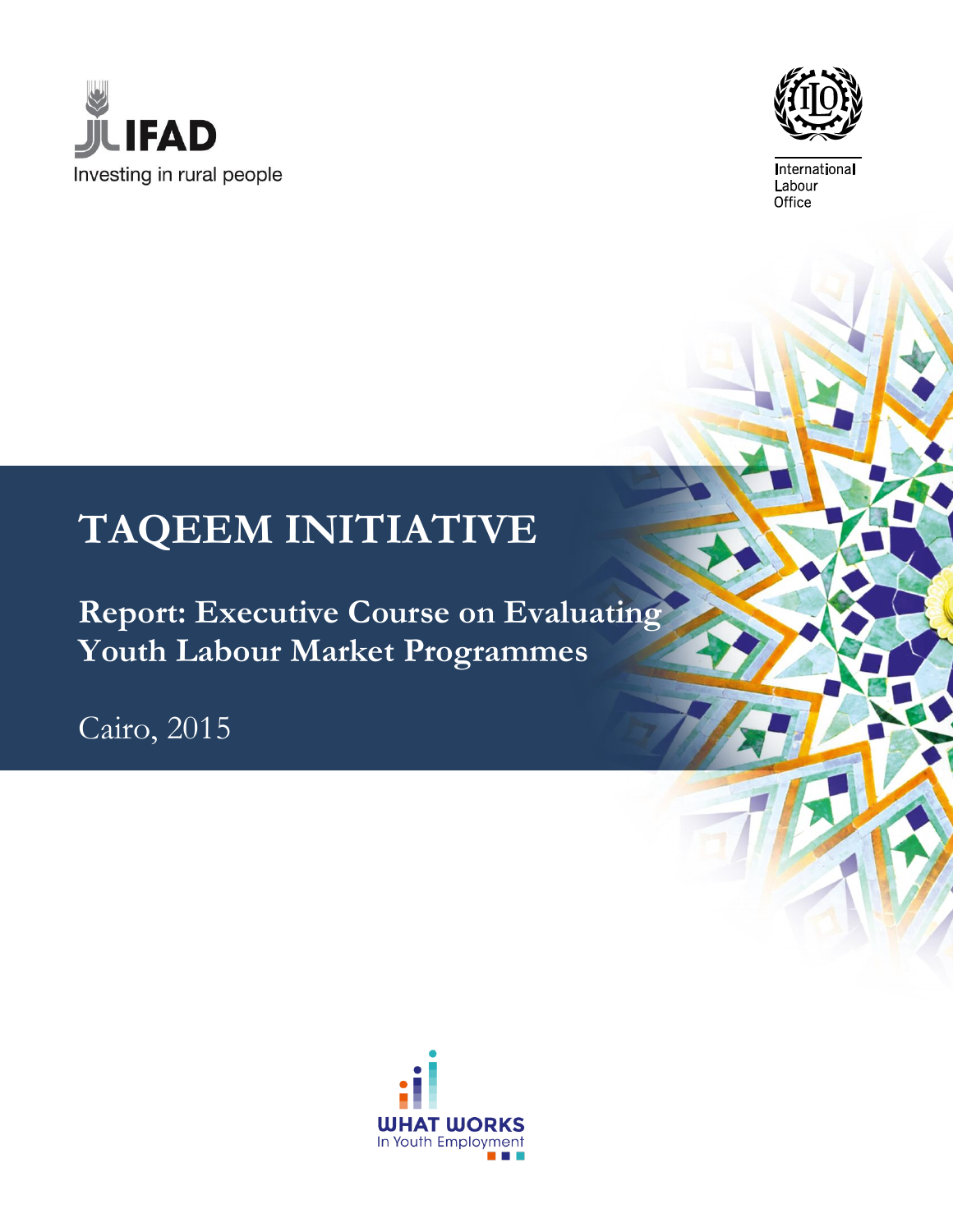## **I. Background**

Underemployment, rural employment and women's empowerment are serious policy issues in labour markets around the globe. For youth, it is a particular burden: youth are almost three times as likely to be unemployed as the general adult population.<sup>1</sup> In the Middle East and North Africa (MENA), the youth unemployment rate surpassed 30 per cent in 2014. <sup>2</sup> The gender gap, a global measure of gender based disparities, is the highest in the world.<sup>3</sup> Women are on average 2.4 times more likely to be unemployed than their male counterparts.<sup>4</sup> For young women, this figure translates into an unemployment rate of 21.7 and 21.2 percentage points in North Africa and the Middle East, respectively.<sup>5</sup>

The ILO has called for evidence-based action to tackle the unprecedented youth employment crisis and to improve labour market outcomes of youth. In response to the [call for action](http://www.ilo.org/ilc/ILCSessions/101stSession/texts-adopted/WCMS_185950/lang--en/index.htm) that was adopted by the International Labour Conference in June 2012, youth employment was identified as an area of critical importance for the ILO to support member States in the implementation of the conclusions of the call for action.

While a growing body of literature has generated emerging lessons from the implementation and evaluation of active labour market programmes, there is limited evidence about which policies or programmes result in positive labour market effects and how the results can be achieved, particularly in the context of the MENA region.<sup>6</sup> Impact research is therefore needed to close the knowledge gap about the impact of programmes on socio-economic outcome indicators of young people. To improve the evidence base, academics, evaluators, implementers and researchers need to strengthen their capacity to conduct impact evaluations that can accurately measure the effects of programmes.

In response to this need, Taqeem [\(www.ilo.org/taqeem\)](http://www.ilo.org/taqeem) was established as a regional initiative of the International Labour Organization (ILO) with the objective of improving labour market outcomes of young people in the MENA by strengthening results measurement and evidence-based policies and programmes. The project is implemented in collaboration with the ILO Regional Office for the Arab States and the ILO Decent Work Team (DWT) Cairo Office for North Africa. In the area of capacity development, Taqeem provides technical assistance and training to partners with the objective of creating a critical mass of evaluation expertise in the region. Evaluation Clinics are workshops on M&E and impact evaluation designed to share evaluation tools and techniques and to assist project teams develop M&E and impact evaluation strategies.

 $\overline{a}$ <sup>1</sup> International Labour Organization (ILO). 2015. Global Employment Trends for Youth 2015: Scaling up investments in decent jobs for youth, Geneva, Switzerland.

<sup>2</sup> Ibid.

<sup>3</sup> Hausmann, Ricardo et al. 2012. "The Global Gender Gap Report 2013". World Economic Forum, Geneva, Switzerland. Retrieved 2013-10-26.

<sup>4</sup> ILO 2014. Global Employment Trends 2014. International Labour Organization. Geneva, Switzerland. <sup>5</sup> Ibid.

<sup>6</sup> UPCOMING: For more information about the evidence on the effectiveness of active labour market programmes for youth, please see: Kluve J, Puerto S, Robalino D, Romero J M, Rother F, Stöterau J, Weidenkaff F, Witte M. [Interventions to improve the labour market outcomes of youth: a systematic review of training, entrepreneurship](http://www.ilo.org/employment/areas/youth-employment/WCMS_327595/lang--en/index.htm)  [promotion, employment services, and subsidized employment interventions. Campbell Systematic Reviews.](http://www.ilo.org/employment/areas/youth-employment/WCMS_327595/lang--en/index.htm)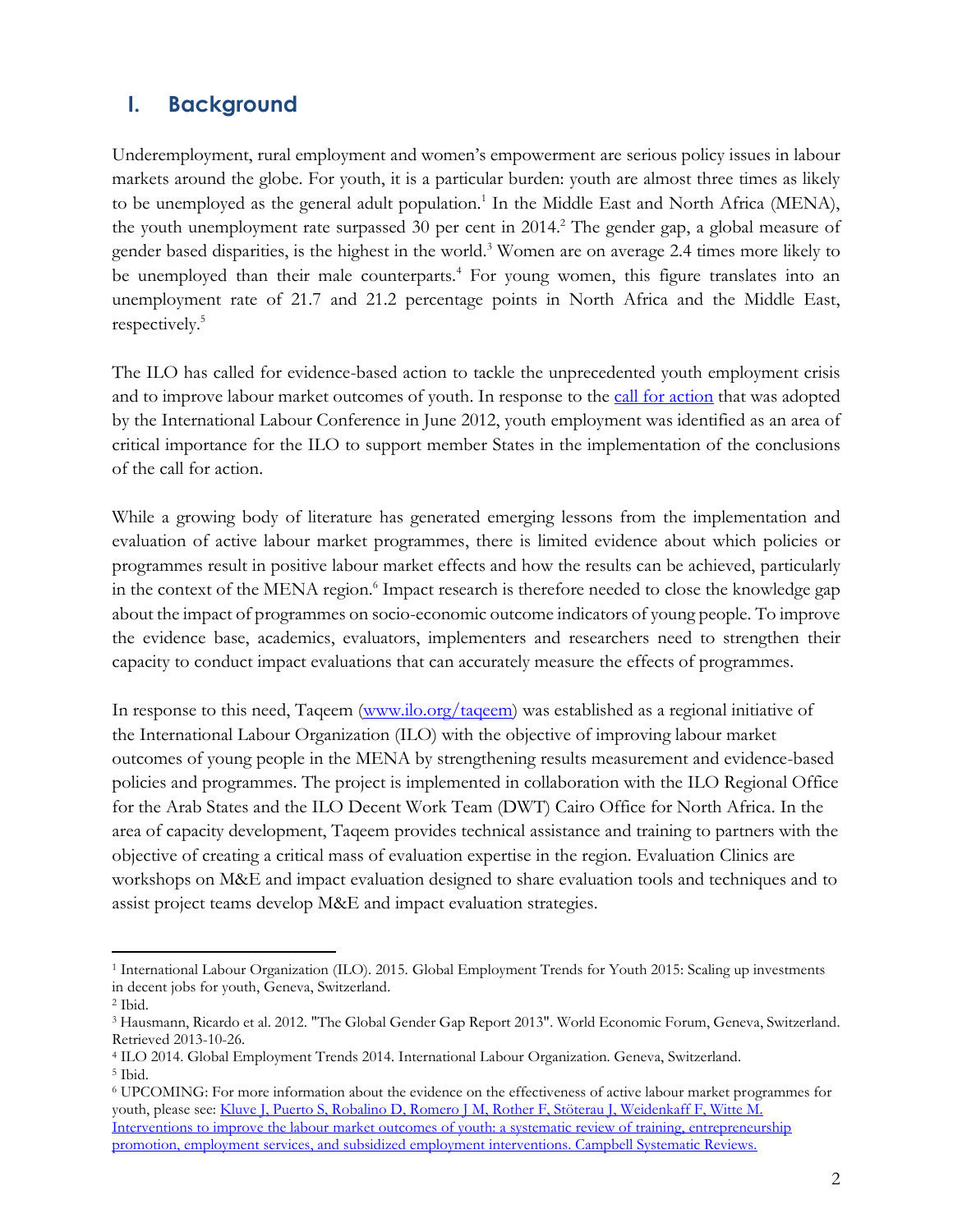In 2015, the ILO's Taqeem Initiative offered an advanced evaluation training on measuring the impact of labour market programmes. The Executive Evaluation Course was intended to be intensive technical trainings for those who had already participated in a basic Evaluation Clinic provided by the ILO (see [ILO Evaluation Clinics\)](http://www.ilo.org/global/topics/youth-employment/projects/evaluation/capacity-development/lang--en/index.htm) or had acquired a solid understanding of M&E techniques. The ILO Executive Evaluation Course therefore aimed to train academics, evaluators, implementers and researchers on rigorous impact evaluation techniques in order to strengthen their capacity to understand, interpret and conduct impact evaluations in the MENA region. The ILO engaged with the Abdul Latif Jameel Poverty Action Lab (J-PAL) at the Massachusetts Institute of Technology (MIT) to assist in the technical delivery of the course.

The report was produced in partnership with IFAD as part of an IFAD-financed project, titled "Strengthening gender monitoring and evaluation in rural employment in the Near East and North Africa." Through rigorous impact research, this capacity development and learning grant project aims to understand "what works" in the promotion of gender mainstreaming, with the ultimate goal of reaching gender equality in rural employment outcomes across the region.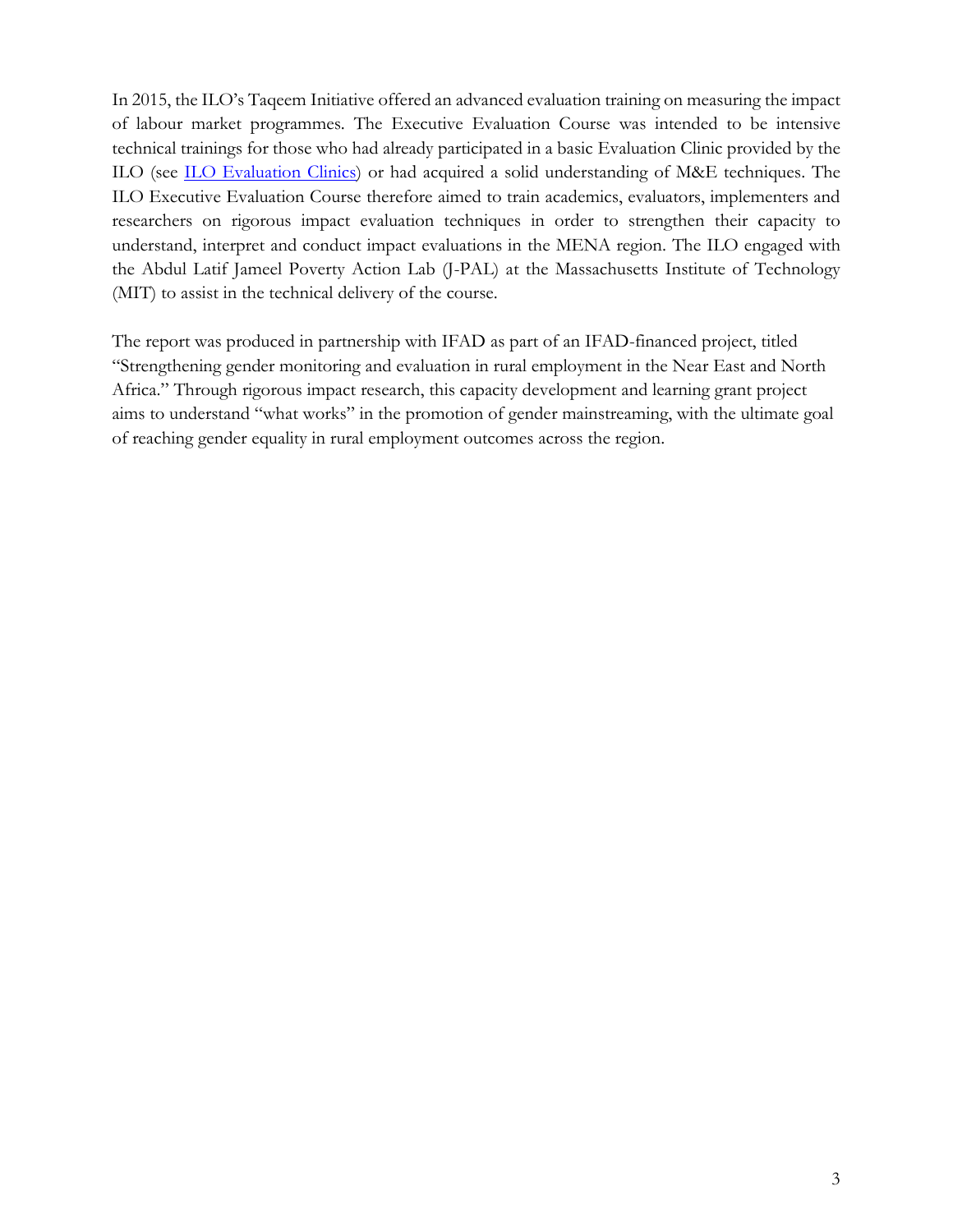# **II. Objective and summary of activities**

The ILO conducted a five-day Executive Evaluation Course on youth labour market programmes in the MENA in Cairo in 2015. The training aimed to achieve the following objectives:

- Provide advanced training on impact evaluation methods and techniques, especially randomized evaluations, and advocate for better measurement of women's empowerment through the Women's Empowerment in Agriculture Index (WEAI).
- Catalyse new partnerships amongst project implementers and researchers with the goal of advancing knowledge of what works, and what does not, in youth labour market programmes.
- Provide post-training technical assistance and advice to course participants on the implementation of their impact evaluation.

The ILO aims to strengthen the collaboration with local evaluation and academic institutions to conduct evaluation trainings. Towards this end the training was held from 18 to 22 October 2015 at the American University in Cairo (AUC) and included 46 participants from 11 countries, mainly from the MENA region.<sup>7</sup>

The training aimed to provide participants with an overview of impact evaluations and pragmatic stepby-step training for conducting one's own evaluation, particularly randomized evaluations. The goal in doing so was to introduce participants to rigorous impact evaluation and how to conduct these evaluations in the context of rural youth and women labour market programmes, with the objective that participants will be better producers and consumers of rigorous evidence in the future.

The course provided an overview of different impact evaluation methods, the assumptions underlying each impact evaluation method, and then focused specifically on how to conduct randomized evaluations. In addition to discussing the why, how, and when of randomized evaluations, the course also imparted insights on the importance of a needs assessment, measuring outcomes effectively, quality control, and monitoring methods that are useful for all types of evaluations. Lectures included guidance on how to design an experiment, how to choose an appropriate sample size, and dealing with common threats and pitfalls to the validity of the experiment. To supplement the lectures and facilitate deeper engagement with the material, the courses included small group work with teaching assistants from the ILO, J-PAL, and the [Taqeem Council.](http://www.ilo.org/employment/areas/youth-employment/WCMS_377039/lang--en/index.htm) Participants reviewed case studies and designed a randomized evaluation in small working groups, which they presented on the final day. In 2015, the projects selected for the group work came from the 2015 call for proposals of the [ILO Fund](http://www.ilo.org/employment/areas/youth-employment/WCMS_379231/lang--en/index.htm)  [for Evaluation in Employment,](http://www.ilo.org/employment/areas/youth-employment/WCMS_379231/lang--en/index.htm) a competitive request for proposals which provides funding and technical assistance to impact evaluations. The projects were presented by their research teams during the group work of the evaluation training.

 $\overline{a}$ 

<sup>7</sup> The agenda and lectures are available on the course website:

[ILO and J-PAL Executive Education Course, Cairo 2015](http://www.ilo.org/employment/areas/youth-employment/WCMS_392383/lang--en/index.htm)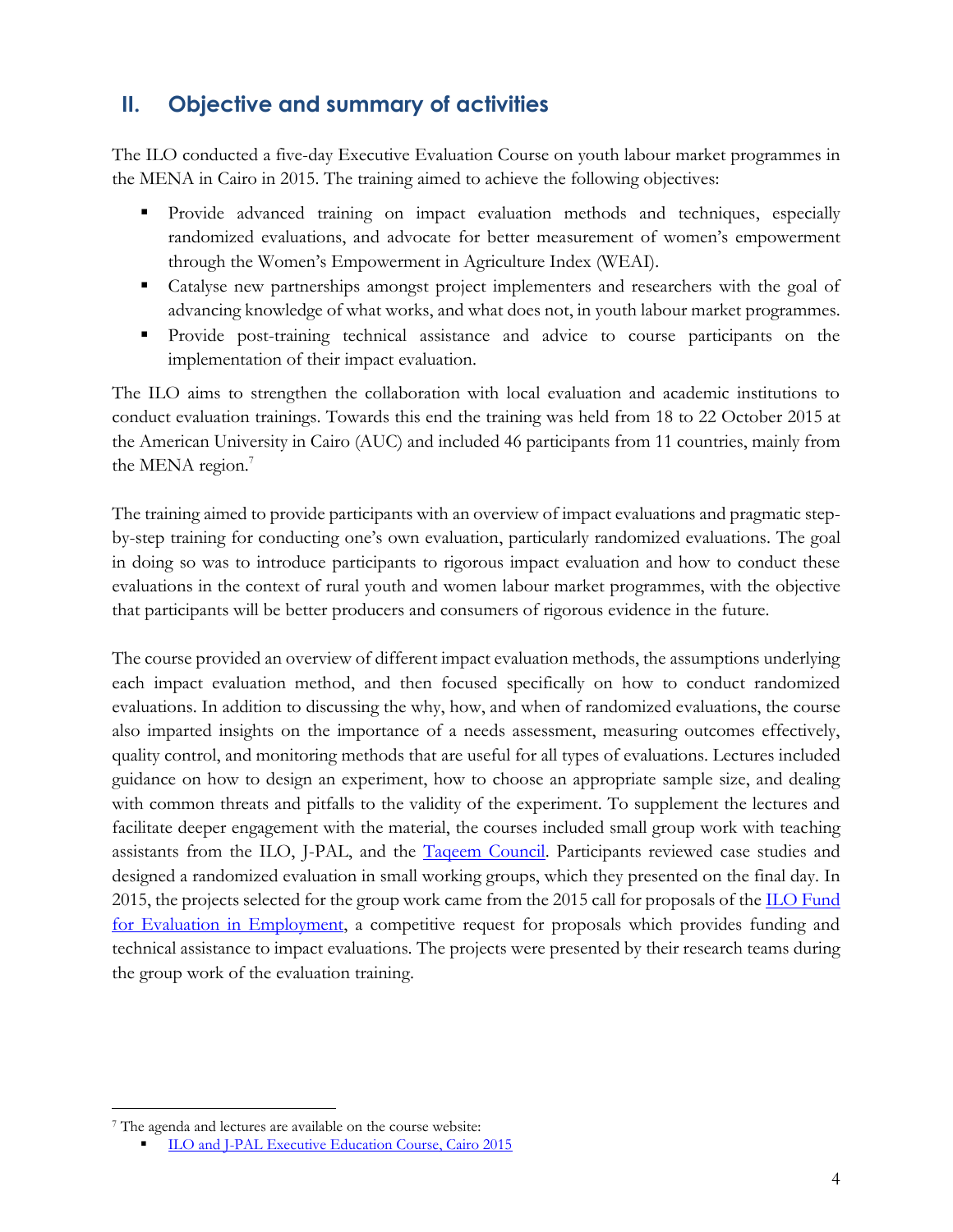# **III. Course agenda<sup>8</sup>**

|                 | Sunday, 18 October 2015                                                                                                                             | Monday, 19 October 2015                                                                                                      | Tuesday, 20 October 2015                                                               | Wednesday, 21 October<br>2015                                          | Thursday, 22 October 2015                                     |
|-----------------|-----------------------------------------------------------------------------------------------------------------------------------------------------|------------------------------------------------------------------------------------------------------------------------------|----------------------------------------------------------------------------------------|------------------------------------------------------------------------|---------------------------------------------------------------|
| $8:00 - 9:00$   | Pre-course assessment                                                                                                                               |                                                                                                                              |                                                                                        |                                                                        |                                                               |
| $9:00 - 10:30$  | Lecture 1:<br>What is Evaluation                                                                                                                    | Lecture 4:<br><b>How to Randomize</b>                                                                                        | Lecture 5:<br><b>Threats and Analysis</b>                                              | Lecture 6:<br><b>Sampling and Sample Size</b>                          | Lecture 8:<br>Generalizability                                |
| $10:30 - 10:45$ | Coffee Break                                                                                                                                        | Coffee Break                                                                                                                 | Coffee Break                                                                           | Coffee Break                                                           | Coffee Break                                                  |
| $10:45 - 12:00$ | Lecture 2: Measurement:<br>Outcomes, Impact, and<br>Indicators                                                                                      | Group work on Case Study 2<br>How to Randomize:<br>Labour Displacement (France)                                              | Group work on Case Study 3<br>Threats and Analysis:<br>Training and Subsidies (Jordan) | Exercise B:<br>Sample Size Estimation and<br><b>Power Calculations</b> | Lecture 9: Systematic<br><b>Review on Youth</b><br>Employment |
| $12:00 - 1:00$  | Lunch                                                                                                                                               | Lunch                                                                                                                        | Lunch                                                                                  | Lunch                                                                  | Lunch                                                         |
| $1:00 - 2:30$   | Group work on Case Study 1:<br>Different Evaluation Methods:<br>Learn to Read (India)<br>Group work on presentation:<br>Decide on Research question | Exercise A:<br>Randomization Mechanics<br>Group work on presentation:<br>Research question, Theory of<br>change, Measurement | Group work on presentation:<br>Threats and Analysis                                    | Lecture 7:<br>Project from Start to<br>Finish                          | Feedback survey<br>Group presentations                        |
| $2:30 - 3:00$   | Coffee Break                                                                                                                                        | Coffee Break                                                                                                                 | Coffee Break                                                                           | Coffee Break                                                           | Coffee Break                                                  |
| $3:00 - 4:00$   | Lecture 3: Different<br><b>Evaluation Methods</b>                                                                                                   | Group work on presentation:<br>Randomization design                                                                          | Women's Empowerment in<br><b>Agriculture Index</b>                                     | Group work on<br>presentation:<br>Power and Sample size                | Group presentations                                           |
| $4:00 - 4:30$   |                                                                                                                                                     |                                                                                                                              |                                                                                        |                                                                        | Next Steps for Fund for<br><b>Evaluation in Employment</b>    |

 $\overline{a}$ 

<sup>8</sup> This agenda refers to the course in 2015.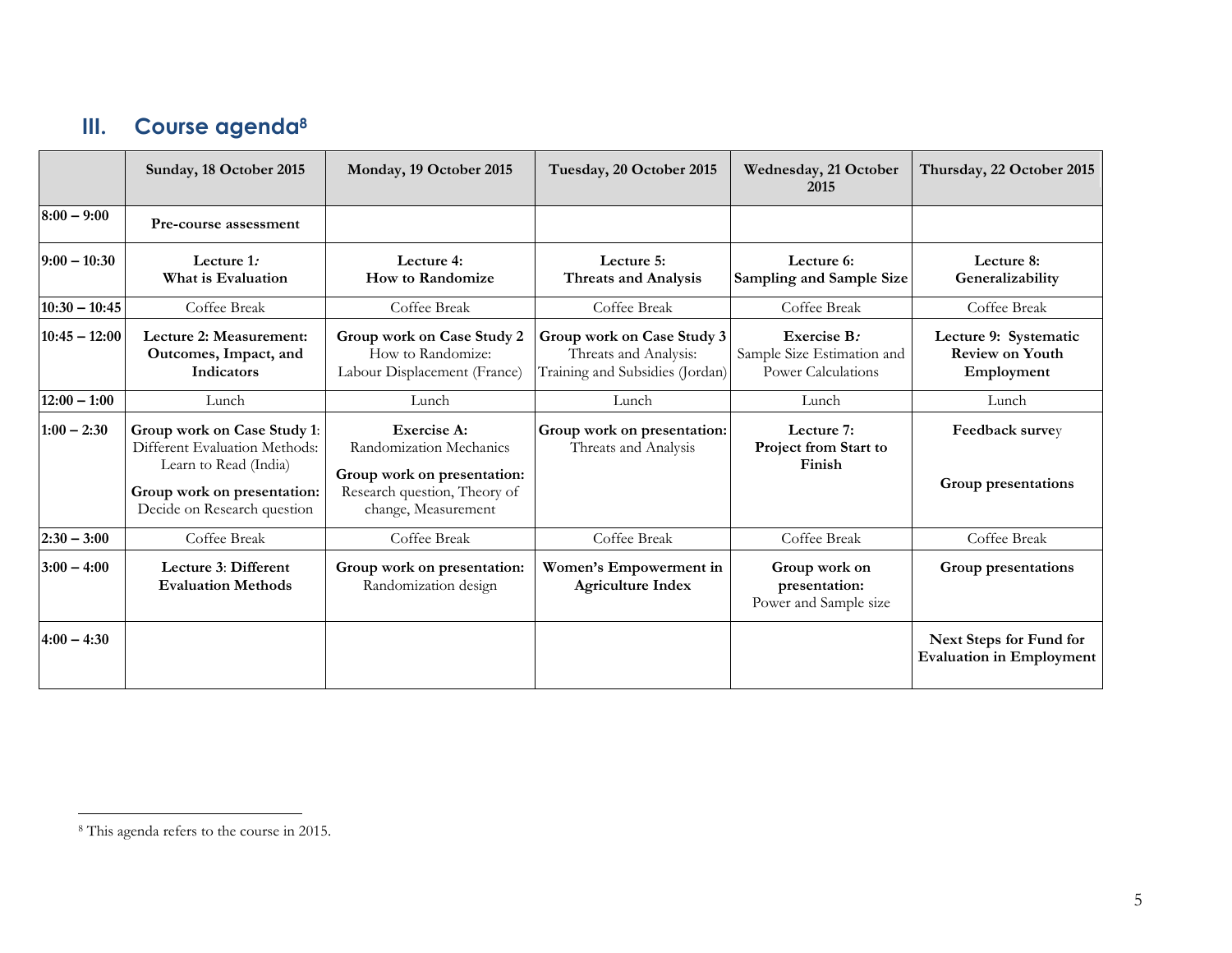## **IV. Course content**

The ILO Executive Evaluation Course builds on the experiences of J-PAL's standard Executive Education Courses and ILO's Evaluation Clinics. The course invites researchers to deliver lectures on various concepts and decisions involved in running a rigorous impact evaluation. The content introduced through lectures is then reinforced in small groups using case studies, exercises, and a group evaluation design project. The small groups include between four and eight participants and are assigned one or two teaching assistants to guide the participants through the concepts, answer any questions they have, and encourage them to think critically about various aspects of an evaluation. The content used during the Executive Evaluation Course included:

#### **Course lectures**

 $\overline{a}$ 

All lectures imparted key concepts in conducting randomized evaluations using examples from previous randomized evaluations. Following are the descriptions of the various lectures presented at the trainings:<sup>9</sup>

- **Lecture 1:** "What is Evaluation" presents evaluation as an intervention of its own. Just as policymakers must think critically about why a specific programme or policy is necessary and preferred, they also must think equally carefully about the need and purpose of evaluation. The most important questions are: is the evaluation needed to promote learning, accountability, or both? This module also puts impact evaluation in the context of the broader monitoring and evaluation strategy, using a framework for "programme evaluation" that includes: Needs Assessments, Programme Theory Assessments (including Logical Frameworks, Theory of Change analyses), Process Evaluations (which includes programme monitoring), Impact Evaluations, and Cost-Effectiveness Analyses. Randomized evaluations are only one type of impact evaluation, but a well-designed randomized evaluation can include of all of these evaluation types.
- **Lecture 2:** "Measurement: Outcomes, Impact, Indicators" presents participants with challenges in programme theory assessment, answering questions such as, "What goals does your programme have?", "What causal pathway will get you from inputs to final outcomes", "What assumptions to make and what indicators to measure?" This module also describes the challenges in measurement and surveying.
- **Lecture 3:** "Women's Empowerment in Agriculture Index", the lecture taught participant strategies to effectively measures women's employment with a focus on the WEAI. The WEAI measures the empowerment, agency, and inclusion of women in the agriculture sector in an effort to identify ways to overcome those obstacles and constraints. Research teams were required to measure women's empowerment in their projects.
- **Lecture 4:** "Different Evaluation Methods" provides an overview of the various impact evaluation methodologies: non-experimental methods (before-and-after comparisons, simple difference between participants and non-participants, difference-in-differences, and regression

<sup>&</sup>lt;sup>9</sup> The lectures are available on the [2014 course website](http://www.ilo.org/employment/areas/youth-employment/WCMS_310217/lang--en/index.htm) and the [2015 course website.](http://www.ilo.org/employment/areas/youth-employment/WCMS_392383/lang--en/index.htm)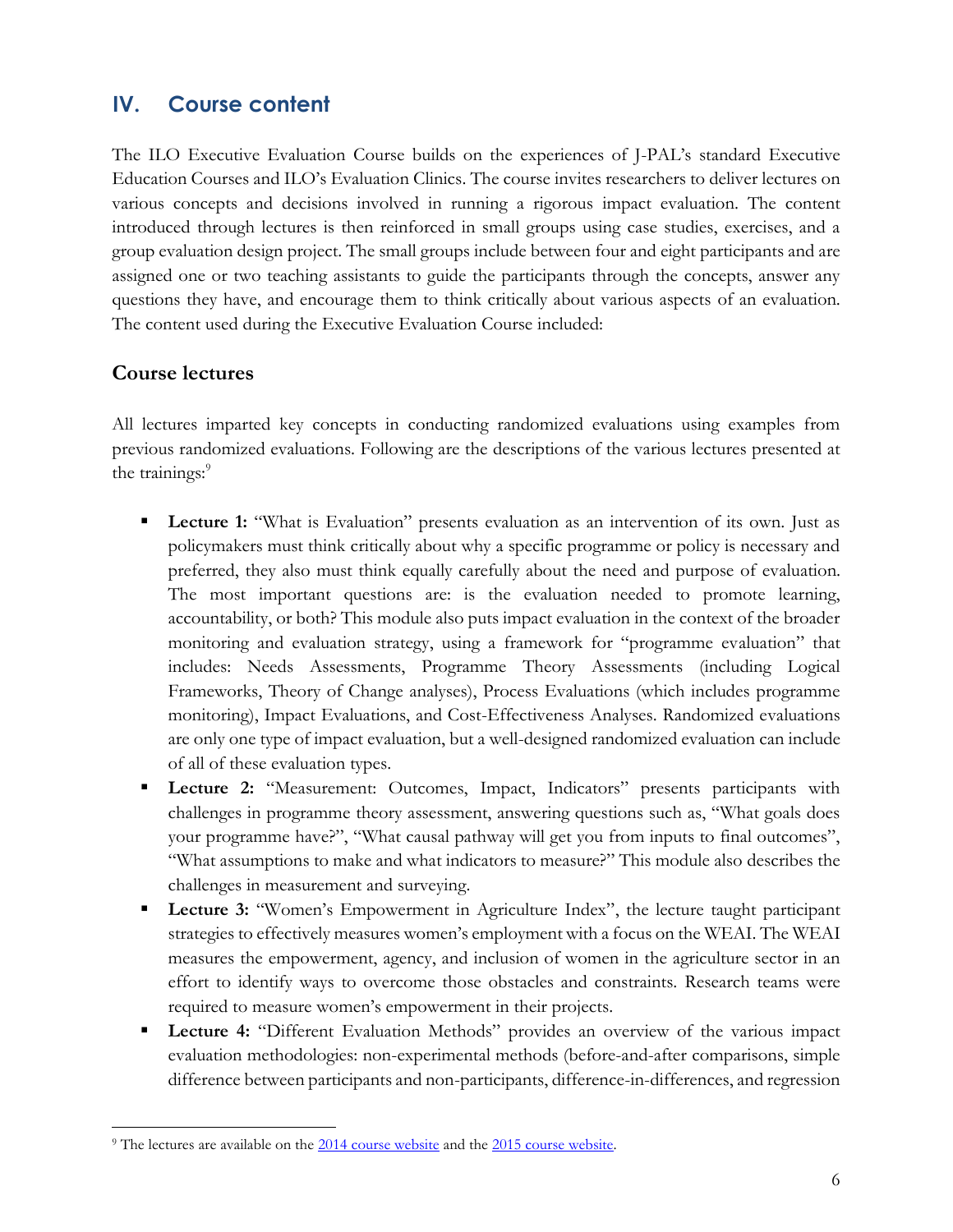analysis) as well as experimental methods (randomized evaluations). The objective of this module is to introduce the various evaluation methods, to outline the assumptions underlying each, and to discuss the role randomization can play in dealing with these assumptions.

- **Lecture 5:** "How to Randomize" discusses the various design factors to consider when implementing a randomized evaluation. This includes how to select the appropriate level(s) at which to randomize (e.g. the individual, the household, the village) and what different aspects evaluators must consider: sample size, spillovers and compliance, political and ethical constraints, and unit of analysis. Sometimes the ideal randomization design is not feasible for political, practical, or ethical constraints, and modifying the unit of randomization alone is not sufficient to mitigate these constraints (or impossible due to multiple constraints). This lecture reviews evaluation design strategies employed to deal with these challenges, for example, phase-in, rotation, or encouragement designs.
- **Lecture 6:** "Threats and Analysis" discusses the threats to the integrity of the experiment (building on what was introduced in the "How to Randomize" lecture), and how to handle these threats during the analysis phase. Topics covered include: attrition, spillovers, partial compliance and sample selection bias, and the difference between measuring effectiveness by estimating the intention to treat (ITT), which considers all individuals randomly assigned to the treatment group, regardless of whether they received the treatment, and the treatment on the treated (TOT), which only includes those randomly assigned to the treatment group who actually received the treatment.
- **Lecture 7:** "Sampling and Sample Size" reviews how key concepts in statistics that determine how many people and which people are included in an evaluation. This lecture reviews population distribution, sampling distribution, law of large numbers, central limit theorem, standard deviation and standard error, and detecting impact.
- **Lecture 8:** "Project from Start to Finish" provides a review of the various topics presented during the course using an example of a randomized evaluation. The lecture begins with a discussion of why this evaluation was important, explains the evaluation design and the challenges faced during the implementation of the project, and culminates with a discussion of the lessons learned and their relevance for policy-making.
- **Lecture 9:** "Generalizability." In 2015, the lecture on Cost-effectiveness Analysis and Scaling Up was replaced by a lecture on Generalizability to share with participants a new framework for using evidence from one context to inform programme design in another. "Generalizability" provides a framework for generalizing existing evidence for contexts where evidence does not exist. This is done through a theory of change approach that uses an understanding of local needs to inform whether or not a policy evaluated elsewhere would be effective given the local context. This lecture replaced the lecture on Cost-effectiveness analysis and scaling up.
- Lecture 10: "Systematic Review on Youth Employment" reviewed the preliminary conclusions of a [systematic review on the effectiveness of active labour market programmes](http://www.ilo.org/employment/areas/youth-employment/WCMS_327595/lang--en/index.htm) for youth. The ILO conducted the review in collaboration with the World Bank and the Rheinisch-Westfälisches Institut für Wirtschaftsforschung (RWI). It analyses the impact of training and skills development, entrepreneurship promotion, employment services, and subsidised employment interventions on labour market outcomes of youth. This lecture was only included in the 2015 course.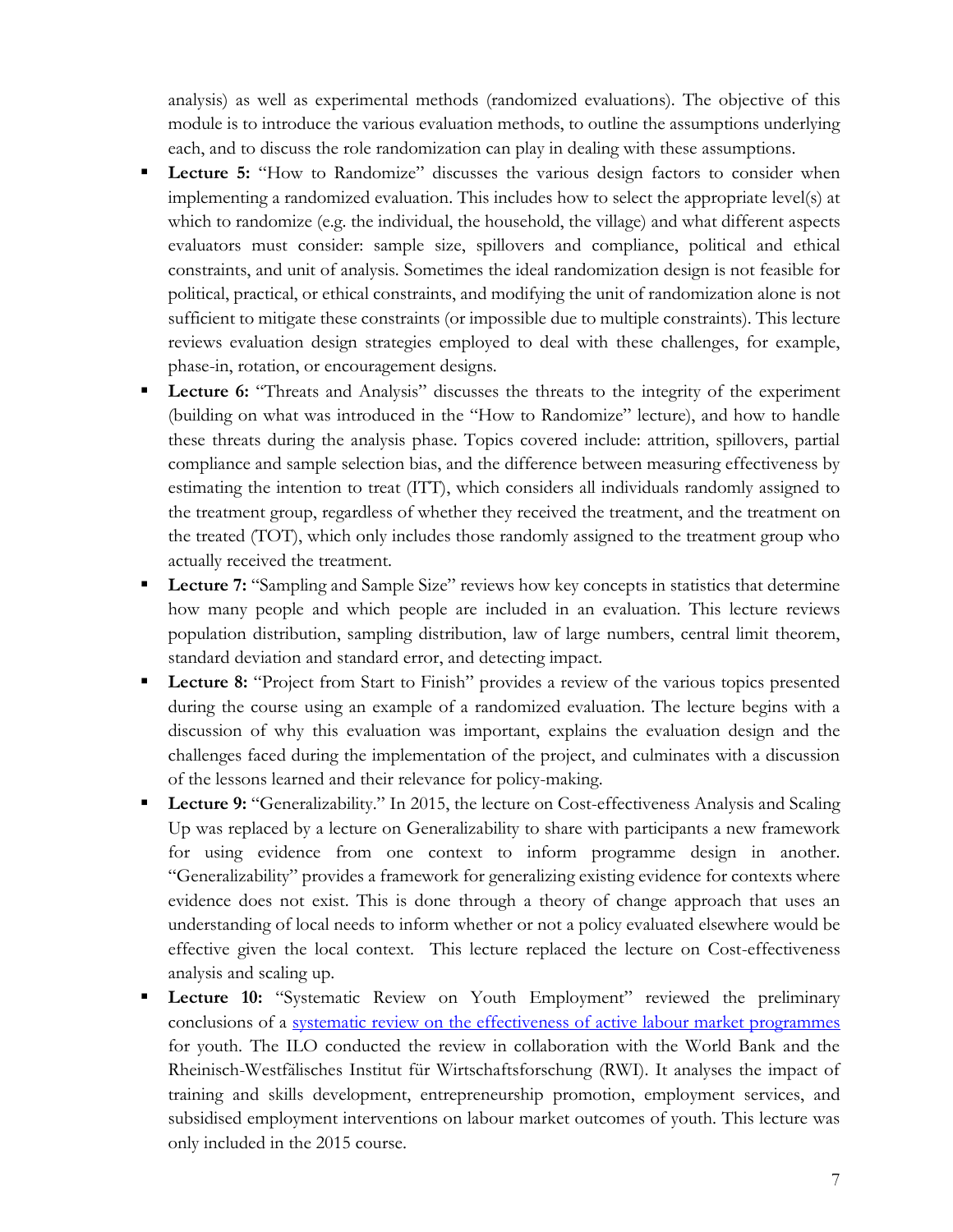#### **Case studies**

During the course, the ILO and J-PAL used case studies to supplement the lectures and provide participants with deeper insight into some of the key concepts covered during the course. These case studies also facilitate exploration of these concepts using existing randomized evaluations as examples. The case studies that were used for these trainings are as follows:

- **Case study 1:** Learn to Read (India) illustrates different evaluation methods (before vs. after comparison, participants vs. non-participants comparison, difference-in-differences, multivariate regression) using the example of a literacy programme in India.<sup>10</sup> It allows participants to explore the different underlying assumptions and leads them into discussing the plausibility in the given context. The case study aims at demonstrating how randomization can address some of the challenges of the presented evaluation techniques. This case study was adapted to the labour market context for upcoming evaluation trainings. The new case study Stimulating Microenterprise Growth (Uganda)<sup>11</sup> is based on a randomized experiment with microenterprise owners in Uganda that aimed to explore the impact of receiving business skills training, loans, cash grants or a combinations of these programmes.
- **Case study 2:** Labour Displacement (France) leads participants through the details of experimental study design used to evaluate private job counselling in France.<sup>12</sup> This case is based on a study by Bruno Crépon, Roland Rathelot, and co-authors. Crépon served as a lecturer for both courses, and Rathelot joined as a lecturer in 2014. Having two of the principal investigators present at the training allowed participants to discuss additional details of the evaluation directly with the study authors.
- **Case study 3:** Training and Subsidies (Jordan) is based on a randomized evaluation from the World Bank of a programme that aimed to assist female community college graduates find employment.<sup>13</sup> The case used the evaluation to illustrate how to deal with threats such as partial compliance and attrition, which can compromise the validity of randomized evaluations.

#### **Course exercises**

 $\overline{a}$ 

Finally, the lectures and case studies were complemented by two hands-on learning exercises to expose participants to various software tools useful when conducting randomized evaluations. These exercises focused on the mechanics of randomly assigning individuals to different groups using Microsoft Excel, and conducting power calculations to determine the necessary sample size in an experiment using Optimal Design.

<sup>10</sup> For more information about the study, please see: Banerjee, A.V., Banerji, R., Duflo, E., Glennerster, R. and Khemani, S., 2010. Pitfalls of Participatory Programs: Evidence from a randomized evaluation in education in India. American Economic Journal: Economic Policy, pp.1-30.

<sup>11</sup> For more information about the study, please see: Fiala, N., 2014. Stimulating microenterprise growth: Results from a loans, grants and training experiment in Uganda. Grants and Training Experiment in Uganda (April 25, 2014).

<sup>12</sup> For more information about the study, please see: Crépon, B., Duflo, E., Gurgand, M., Rathelot, R. and Zamora, P., 2012. Do labour market policies have displacement effects? Evidence from a clustered randomized experiment. Working Paper No. 18597. National Bureau of Economic Research.

<sup>13</sup> For more information about the study, please see: Groh, M., Krishnan, N., McKenzie, D.J. and Vishwanath, T., 2012. Soft skills or hard cash? The Impact of Training and Wage Subsidy Programs on Female Youth Employment in Jordan. Policy Research Working Paper; No. 6141. Washington, DC: World Bank.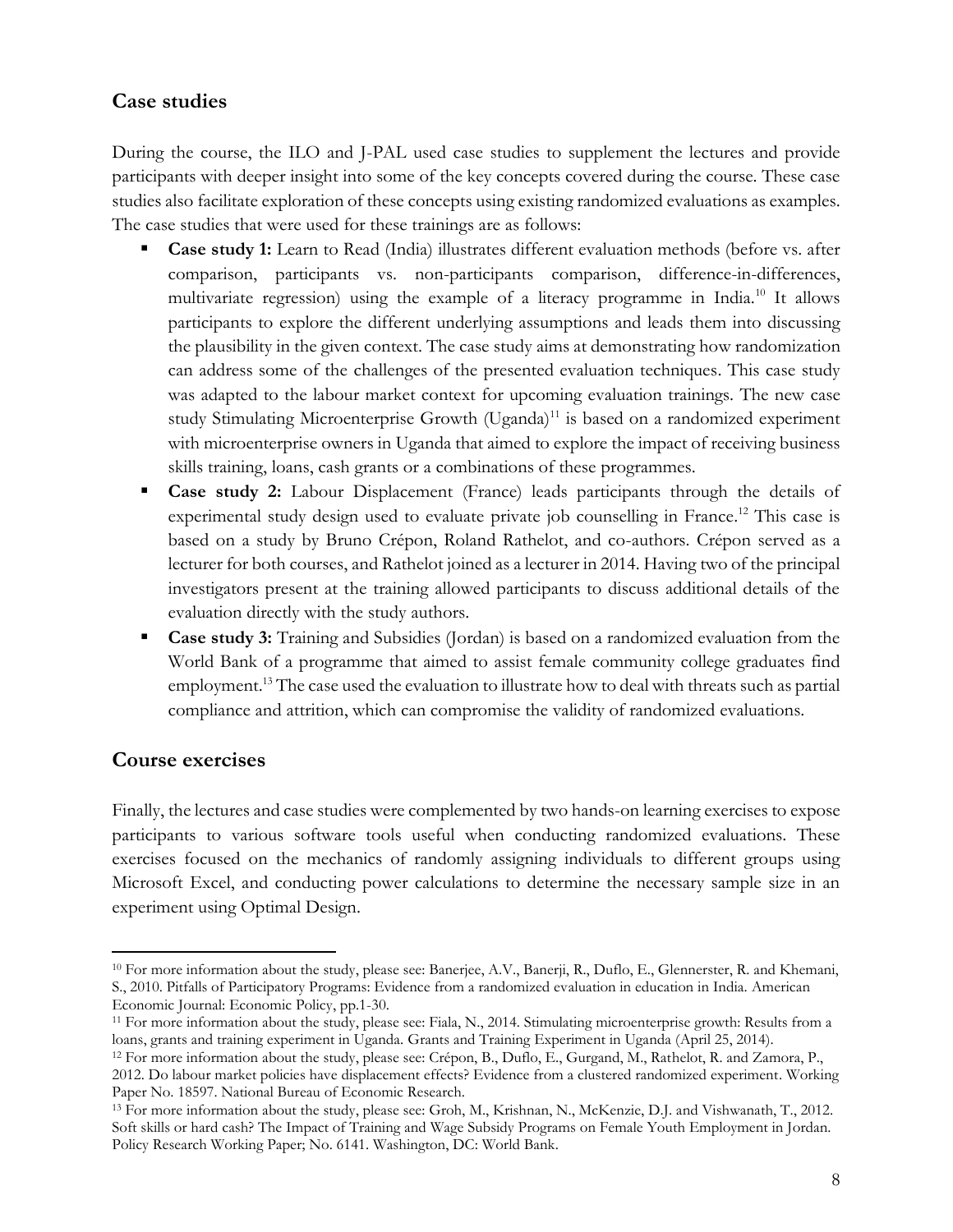#### **V. Group work**

Participants worked in small groups throughout both courses to apply the concepts they were learning in the lectures through designing an evaluation. Several groups presented their evaluation designs on the final day of the course to illustrate what they had learned and receive feedback from the course lecturers and teaching assistants.

#### **Group work**

The evaluation training in October 2015 took place in the context of the 2015 call for proposals of the [ILO Fund for Evaluation in Employment.](http://www.ilo.org/employment/areas/youth-employment/WCMS_379231/lang--en/index.htm) Shortlisted project teams were invited to attend the evaluation training and could use the group work to receive feedback and refine their evaluation design. The list below summarizes the projects (serving as groups during the training) invited by the ILO Fund for Evaluation in Employment, as well as additional projects invited by ILO and J-PAL. Several groups presented their evaluation design on the final day, those groups are denoted with \*\*\*.

- **ActionAid Arab Regional Initiative (Jordan):** The Women Economic Empowerment (WEE) programme, a skills training programme, will create links between employers and young women thereby contributing to the economic empowerment of young people in conflict-affected areas.
- **Alashanek Ya Balady Association for Sustainable Development (Egypt):** The Youth Innovation Fund Egypt (YIFE) helps teams of young people successfully launch and run their own income-generating and green businesses, through a period of training, coaching, and business counselling.
- **Business Development Center (Jordan):** The project focuses on employability of rural youth and women, coupled with job creation efforts through the development of entrepreneurial skills.
- **Enda inter-arabe (Tunisia):** A project in Tunisia providing training and financing services to young (micro) entrepreneurs. The programme that started in 2011 was rolled out on a nationwide scale.
- **FAO Sudan:** The Integrated Food Security Project (IFSP) has the overall objective of improving sustainable food security among selected communities by applying innovative approaches for increasing community-based agriculture production, creating opportunities for youth and women employment through the provision of skills, and enhancing community participation in economic growth.
- **Glowork (Saudi Arabia)\*\*\*:** "A Step Ahead" which is considered the largest female career fair in the Middle East aims to empower women and to bridge the gap between education sectors and labour markets.
- **ILO Better Work/Better Work Jordan (Jordan)\*\*\*:** The Better Work programme in Jordan aims to reduce poverty by expanding decent work opportunities for workers (mainly women) in the apparel sector.
- **ILO Country Office Cairo (Egypt):** The project aimed to upgrade the existing non-formal apprenticeship system and apply it to the benefit of the specific target group of adolescent workers in the agricultural and food sector in five rural governorates of Upper Egypt.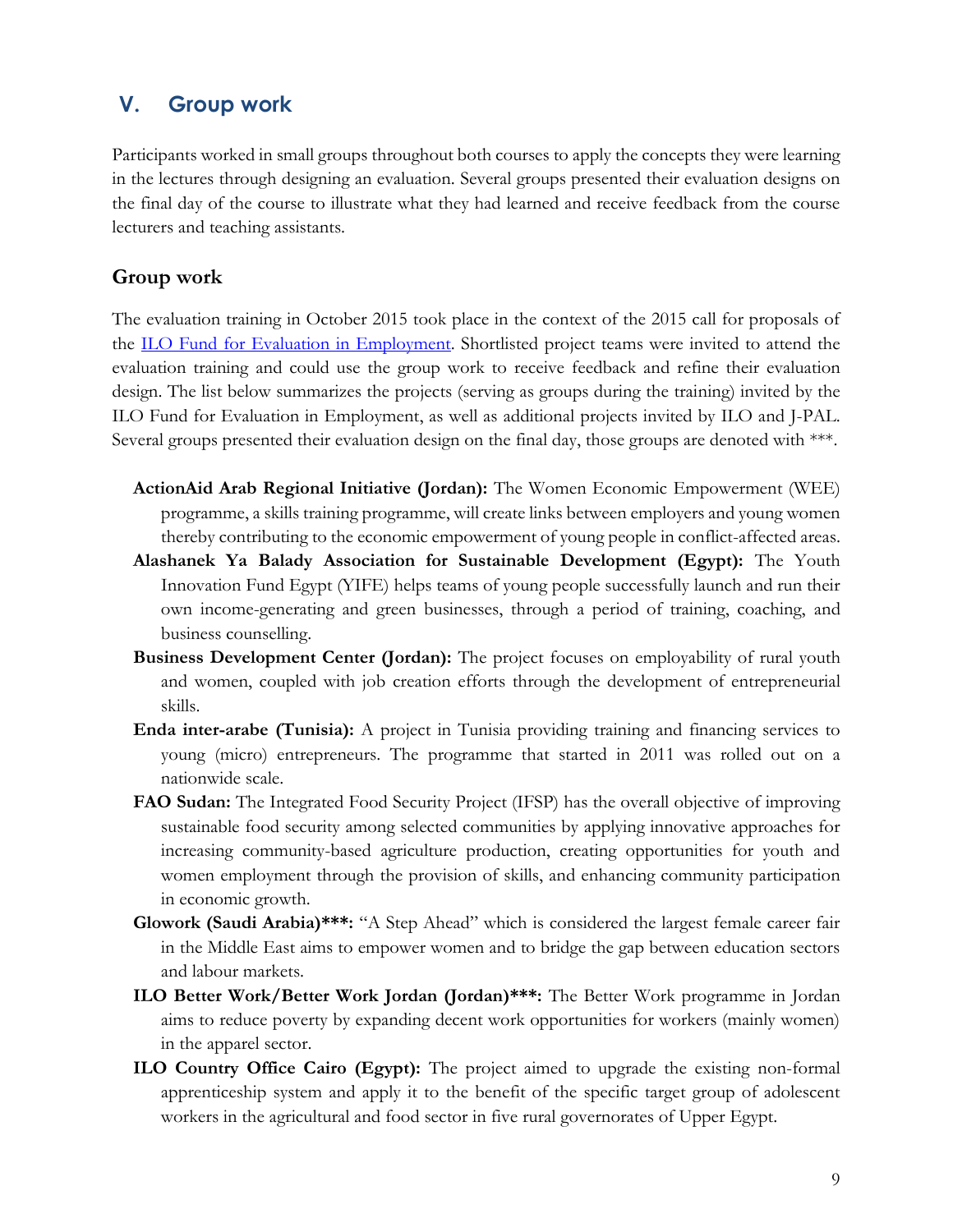- **Industrial Training Council (Egypt)\*\*\*:** The National Programme for Training for Employment aims to impact labour market information systems, training and qualifying projects as well as matchmaking services.
- **International Centre for Agricultural Research in the Dry Areas (Tunisia)\*\*\*:** ICARDA aims to test a range of models for technology transfer to enhance meat sheep productivity. Youth and women will be the main actors, thus building their capacity will be targeted.
- **International Finance Corporation (Egypt)\*\*\*:** The programme will provide support to financial intermediaries in key MENA markets to establish them as Women Banking Champions, in turn creating a demonstration effect in their respective markets.
- **International Trade Centre (Switzerland):** The Youth and Trade Programme's Trade Accelerator model was launched in Morocco and installs an innovative and sustainable ecosystem of institutions, advisers, mentors and other actors to support youth-owned small and medium-sized enterprises (SMEs) with tailored services as springboards to access international markets.
- **Istebdaa LLC. & United Nations University (UNU-MERIT, Netherlands):** The project provides seed and growth capital and management trainings to set up and expand co-working spaces, offering an opportunity for entrepreneurs to grow and create jobs in rural regions of the Arab world.
- **IZA and Population Council (Germany/Egypt)\*\*\*:** The study will test whether providing tailor-made vocational training, mentoring, life skills and money to young women along with raising awareness in the community (in the treated group) has a causal effect on women's labour market participation and entrepreneurship and on their social and political empowerment.
- **Social Fund for Development (Egypt)\*\*\*:** SFD is collaborating with the World Bank to implement programmes that aim to improve youth employment. One of these programmes is a Cash for Work programme, to be implemented in villages in Egypt. The group designed a randomized evaluation to test if the Cash for Work programme facilitates labour market entry for participants.
- **Tunisia Polytechnic School (Tunisia):** A project that aims at enhancing self-employment among Tunisian youth by facilitating financial access to young entrepreneurs from five governorates. Specifically, the project examines the impact of providing Islamic microfinance contracts, as an alternative to the traditional micro-credit model, to unemployed graduated on self-employment in Tunisia using an experimental design.
- **UNICEF and Al Nayzak (Palestine):** The adolescent skills development and civic engagement programme aims at building their capacities in non-cognitive skills such as critical thinking, communication and entrepreneurial skills and support them to practice these skills in their communities.
- **University of Illinois at Urbana-Champaign (USA):** This project aims to assess the impact of providing literacy training to Egyptian adults below the age of 40 on a variety of labour market outcomes.
- **University of Passau (Germany)\*\*\*:** The programme "Cheque d'amélioration de l'employabilité" seeks to increase employment by matching job seekers in Tunisia with eligible firms that sign an agreement of intent to hire the employee after successful completion of the training and (or) internship while at the same time participants receive intensive skill trainings (up to 400 hours).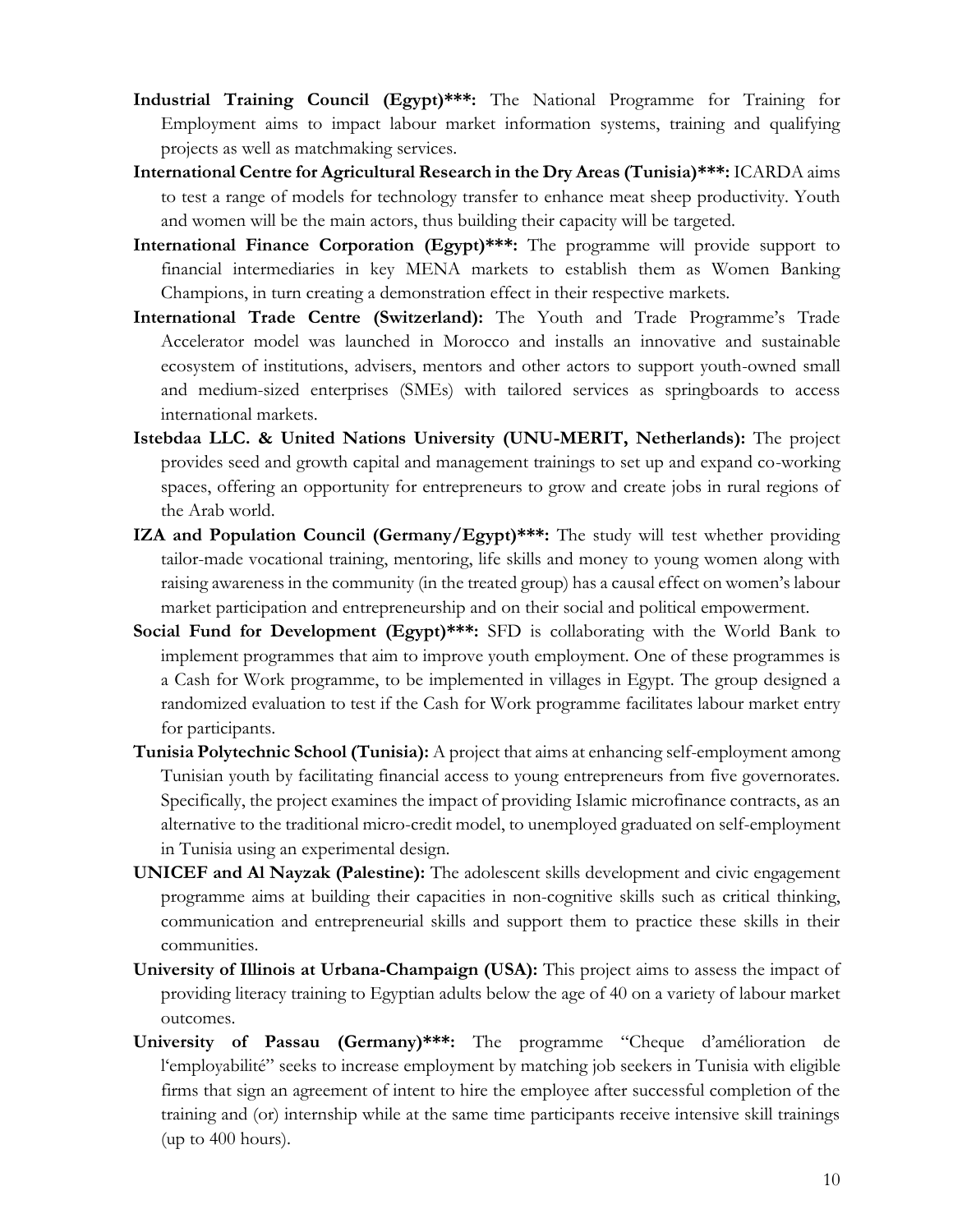Groups continued to refine their proposals after the training, and several project teams submitted revised evaluation designs to the ILO Fund for Evaluation in Employment following this Executive Evaluation Course.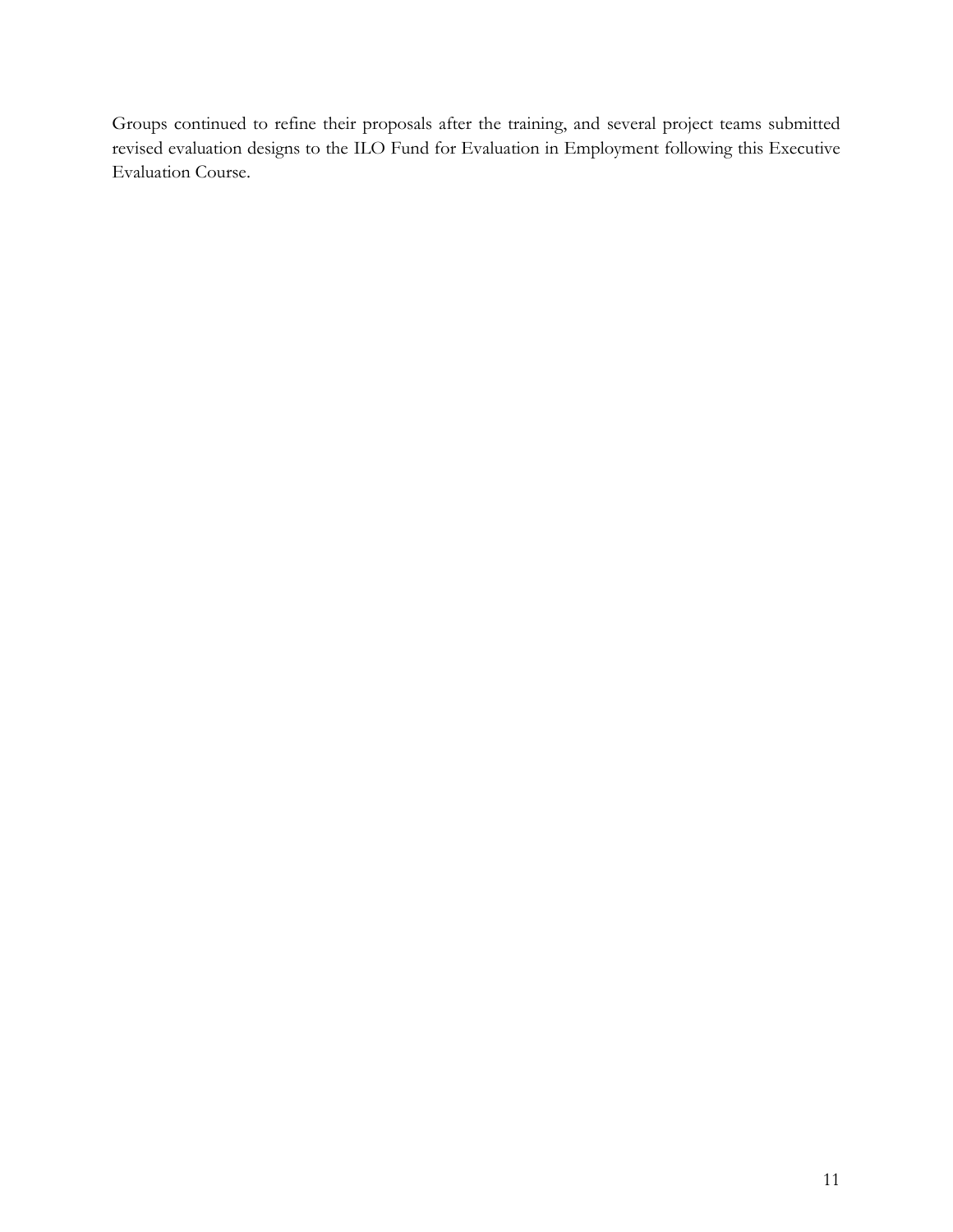## **VI. Results of course evaluations**

In order to measure what participants learned during the course, participants were tested on the major concepts presented in the course at the beginning and at the end. These tests included questions about material covered in each topic-specific lecture. The tests also collected information about participants' goals, asking what topics participants hoped to learn about at the beginning of the course and which goals they had accomplished by the end.

The topic most frequently selected as a goal for the course was *understanding randomized evaluation design*. The second and third most popular participant learning objectives were: *randomizing programme assignment* and *making evaluation relevant for policymaking*. As these topics were covered in detail during the courses, with several of them having dedicated lectures, this suggests that the course was well targeted and that participants understood what the course would cover. Most participants who stated these goals at the beginning also indicated in the post-course assessment that their goals were met.

The assessments also showed that participants gained knowledge during the five days: participants experienced a larger increase in understanding: on average, participants' overall test score increased by 11.22 percentage points, on average, between the beginning and end of the course. Yet again, the largest improvement on specific concepts was seen in understanding of power and sample size. Participants came in with a fairly low knowledge of this, but saw a 21 percentage-point increase by the end of the course. Other large improvements were on questions related to "Threats and Analysis," "What is Evaluation," and "Why Randomize". These results suggest that both courses improved participants' understanding of randomized evaluations.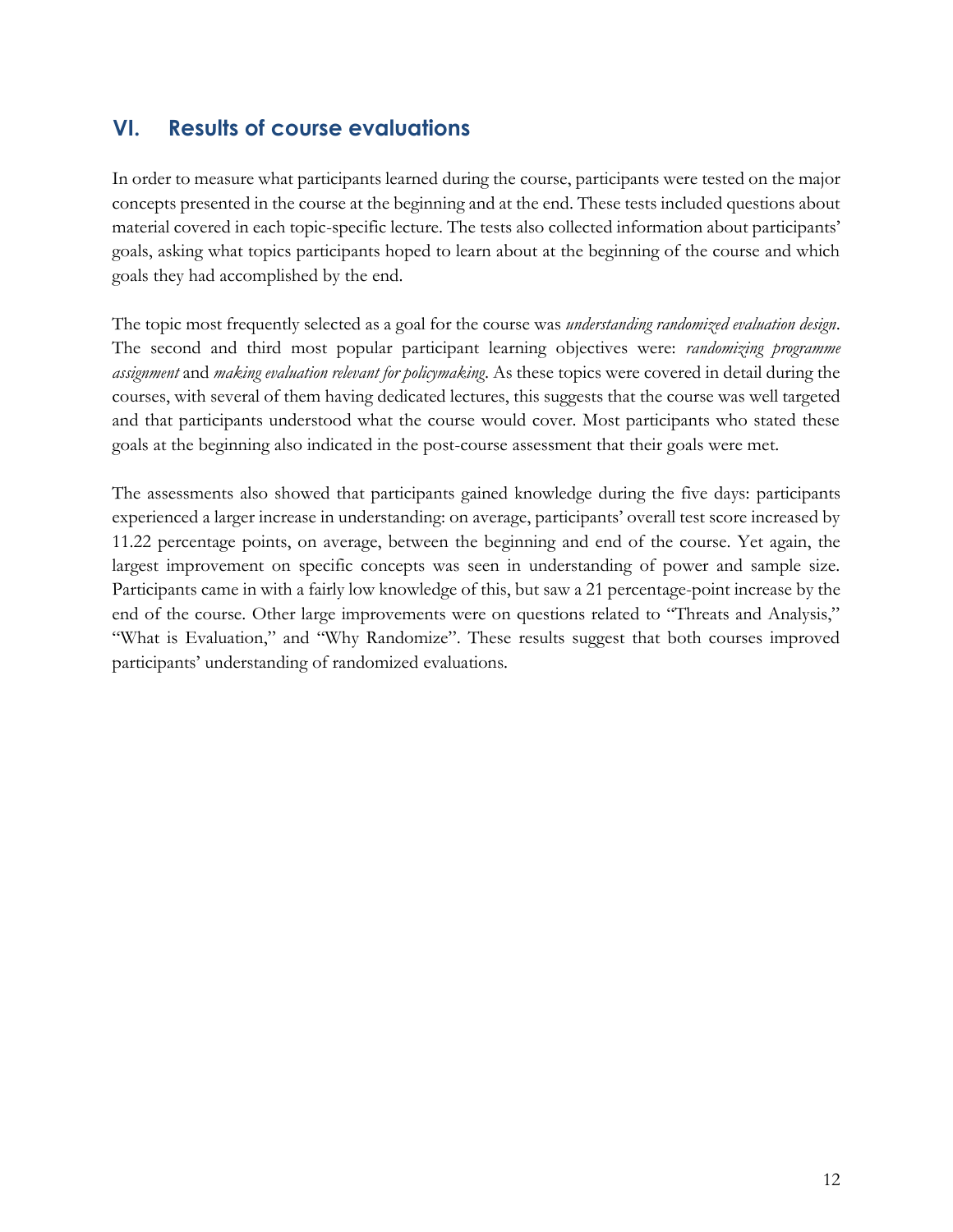# **VII. Appendix A: Course participants and staff<sup>14</sup>**

The 2015 training included 46 participants from 11 different countries, mainly from the MENA region. In addition, ILO and J-PAL also invited special guests, including representatives from the American University in Cairo, the ILO Decent Work Team (DWT) Cairo Office for North Africa, local partner organizations, and local researchers, to participate in portions of course. The course was overseen by course staff from the ILO, J-PAL, and other organizations collaborating with Taqeem or participating in the [Taqeem Council.](http://www.ilo.org/employment/areas/youth-employment/WCMS_377039/lang--en/index.htm)

| <b>First Name</b>          | <b>Last Name</b> | Organization                                                   | Country (org.) |
|----------------------------|------------------|----------------------------------------------------------------|----------------|
| Tareq                      | Abu Qaoud        | Better Work (ILO/IFC)                                          | Jordan         |
| Ruba                       | Al Labadi        | Business Development Center (BDC)                              | Jordan         |
| Samia                      | Archella         | <b>ILO</b>                                                     | Egypt          |
| Enrico                     | Bonaiuti         | <b>ICARDA</b>                                                  | Jordan         |
| Amelie                     | Constant         | <b>IZA</b>                                                     | Germany        |
| Yara Ashraf<br>Ahmed       | Elhemaily        | <b>Industrial Training Council</b>                             | Egypt          |
| Ahmed                      | Elsayed          | <b>IZA</b>                                                     | Germany        |
| Emad Shaaban<br>Abdel Alim | Emam             | ActionAid Arab Regional Initiative                             | Jordan         |
| Osama                      | Esahak Yakob     | Minia Jesuits Association (MJA)                                | Egypt          |
| Sammar                     | Essmat           | International Finance Corporation                              | Egypt          |
| May                        | Gadallah         | Population Council                                             | Egypt          |
| Micheline                  | Goedhuys         | UNU-MERIT                                                      | Netherlands    |
| Siham                      | Ibrahim          | North South Consultants Exchange                               | Egypt          |
| Abdirahman                 | Issack           | Food and Agriculture Organization of<br>the United Nations     | Sudan          |
| Walid                      | Jebili           | Enda inter-arabe                                               | Tunisia        |
| Manar                      | Korayem          | International Finance Corporation                              | Egypt          |
| Rama                       | Maher            | Alashanek Ya Balady Association for<br>Sustainable Development | Egypt          |
| Thomas                     | Meagher          | Glowork                                                        | Saudi Arabia   |
| Maysoon                    | Obeidi           | <b>UNICEF</b>                                                  | Palestine      |
| Ana                        | Pizarro          | Food and Agriculture Organization of<br>the United Nations     | Egypt          |
| Karin                      | Reinprecht       | <b>ICARDA</b>                                                  | Jordan         |
| Marianne                   | Schmitt          | International Trade Centre (ITC)                               | Switzerland    |
| Irene                      | Selwaness        | Cairo University                                               | Egypt          |
| Eman                       | Shady            | American University in Cairo                                   | Egypt          |

#### **Course participants**

<sup>14</sup> For a list of 2014 cours[e](#page-14-0) participants, please see

 $\overline{a}$ 

.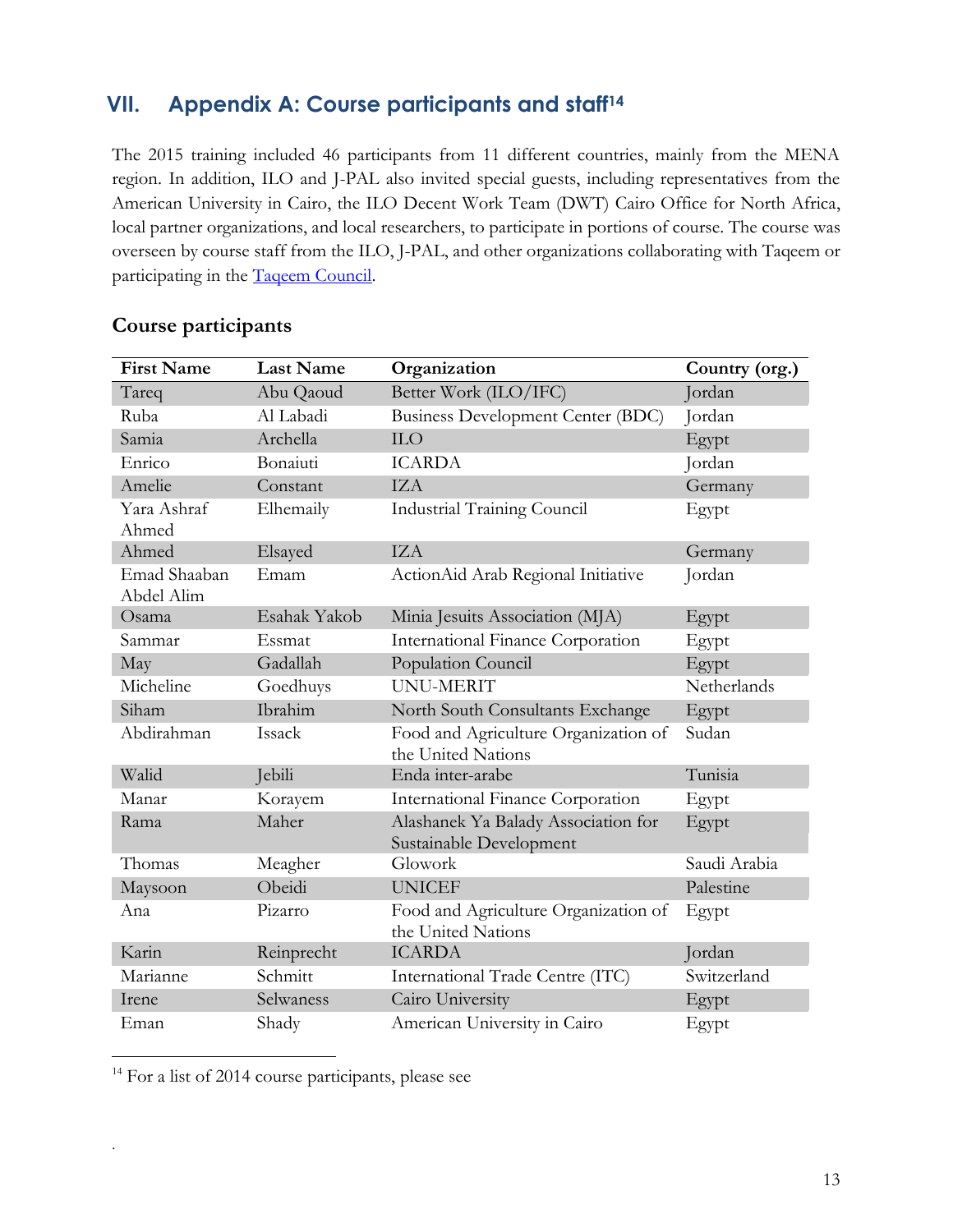| <b>First Name</b> | <b>Last Name</b> | Organization                                                  | Country (org.) |
|-------------------|------------------|---------------------------------------------------------------|----------------|
| Dina              | Shakir           | <b>Business Development Center (BDC)</b>                      | Jordan         |
| Tamer             | Taha             | Istebdaa LLC. & United Nations<br>University (UNU-MERIT)      | Egypt          |
| Maha              | Thaher           | Al Nayzak                                                     | Palestine      |
| Zeineb            | Zouari           | Tunisia Polytechnic School                                    | Tunisia        |
| Ali               | Abdallah         | Egypols                                                       | Egypt          |
| Perihan           | Abou El Ela      | The First Microfinance Foundation                             | Egypt          |
| Ahmed             | Bayad            | <b>UNICEF</b>                                                 | Egypt          |
| Rachel            | Eager            | Save the Children UK                                          | United         |
|                   |                  |                                                               | Kingdom        |
| Hoda              | El Enbaby        | Economic Research Forum                                       | Egypt          |
| Eman              | El-Hadary        | <b>RISE</b> Egypt                                             | Egypt          |
| Mohamed           | Elkaramany       | The Ministry of International                                 | Egypt          |
|                   |                  | Cooperation                                                   |                |
| Engi              | Gamal Eldin      | Information & Decision Support<br>Center (IDSC)               | Egypt          |
| Mona              | Ghander          | Sawiris Foundation for<br><b>Environmental Development</b>    | Egypt          |
| Samir             | Habib            | Research Triangle Institute (RTI)                             | Egypt          |
| Abdelrahman       | Hashim           | General Authority for Investment and<br>Free Zones            | Egypt          |
| Ahmed             | Ismail           | Research Triangle Institute (RTI)<br>international            | Egypt          |
| Ahmed             | Khalil           | Ministry of Planning, Monitoring and<br>Administrative Reform | Egypt          |
| Khaled            | Rashad           | Ministry of International Cooperation                         | Egypt          |
| Rolana            | Rashwan          | Social Fund for Development (SFD)                             | Egypt          |
| Rania             | Sadek            | <b>Industrial Training Council</b>                            | Egypt          |
| Sarah             | Samaha           | J-PAL                                                         | Egypt          |
| Hassan            | Zaid El Keilani  | Queen Rania Foundation                                        | Jordan         |

# **Course staff: Lecturers and teaching assistants**

| <b>First Name</b> | <b>Last Name</b> | Organization                         | Country (org.)       |
|-------------------|------------------|--------------------------------------|----------------------|
| Jonas             | Bausch           | German Academic Exchange Service     | Switzerland          |
|                   |                  | (DAAD)                               |                      |
| Ramu              | Bishwakarma      | <b>ICF</b> International             | <b>United States</b> |
| <b>Bruno</b>      | Crépon           | <b>ENSAE</b> and Ecole Polytechnique | France               |
| Iqbal             | Dhaliwal         | J-PAL                                | <b>United States</b> |
| Paul              | Dyer             | Silatech                             | <b>United States</b> |
| Jeffrey           | Eisenbraun       | Better Work (ILO/IFC)                | Switzerland          |
| Alison            | Fahey            | J-PAL                                | United States        |
| Drew              | Gardiner         | HО                                   | Switzerland          |
| Samer             | Kherfi           | American University of Sharjah       | United Arab          |
|                   |                  |                                      | Emirates             |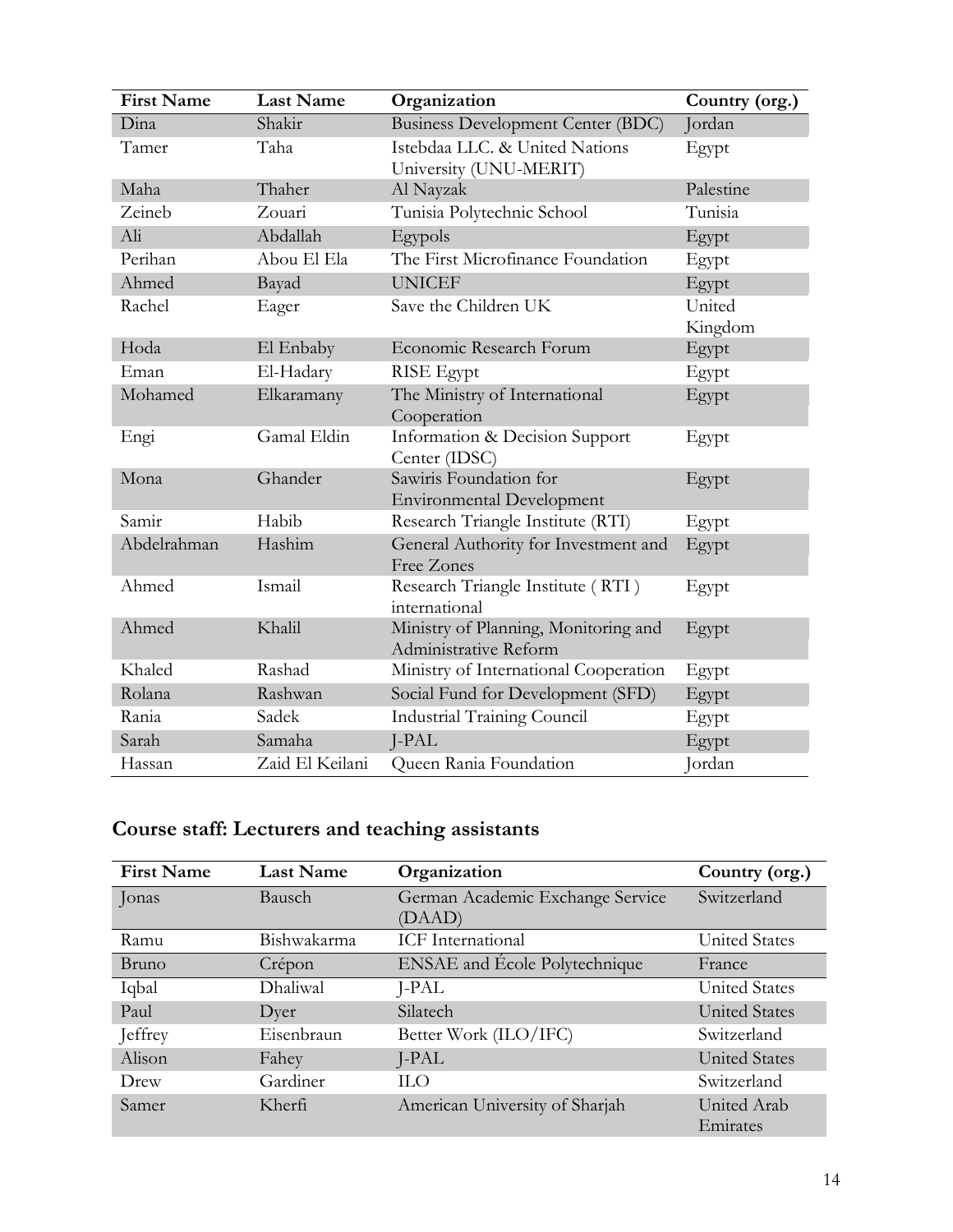<span id="page-14-0"></span>

| <b>First Name</b> | <b>Last Name</b> | Organization                         | Country (org.)       |
|-------------------|------------------|--------------------------------------|----------------------|
| Tobias            | Lechtenfeld      | World Bank                           | <b>United States</b> |
| Justin            | Loiseau          | J-PAL                                | <b>United States</b> |
| Francine          | Loza             | J-PAL                                | <b>United States</b> |
| Meghan            | Mahoney          | J-PAL                                | <b>United States</b> |
| AbdelRahman       | Nagy             | J-PAL                                | <b>United States</b> |
| Adam              | Osman            | University of Illinois at Urbana-    | <b>United States</b> |
|                   |                  | Champaign                            |                      |
| Ariella           | Park             | J-PAL                                | <b>United States</b> |
| Hira              | Siddiqui         | J-PAL                                | <b>United States</b> |
| Jonathan          | Stöterau         | Rheinisch-Westfälisches Institut für | Germany              |
|                   |                  | Wirtschaftsforschung (RWI)           |                      |
| Luke              | Strathmann       | J-PAL                                | <b>United States</b> |
| Felix             | Weidenkaff       | <b>ILO</b>                           | Switzerland          |
| Daniela           | Zampini          | <b>ILO</b>                           | Egypt                |